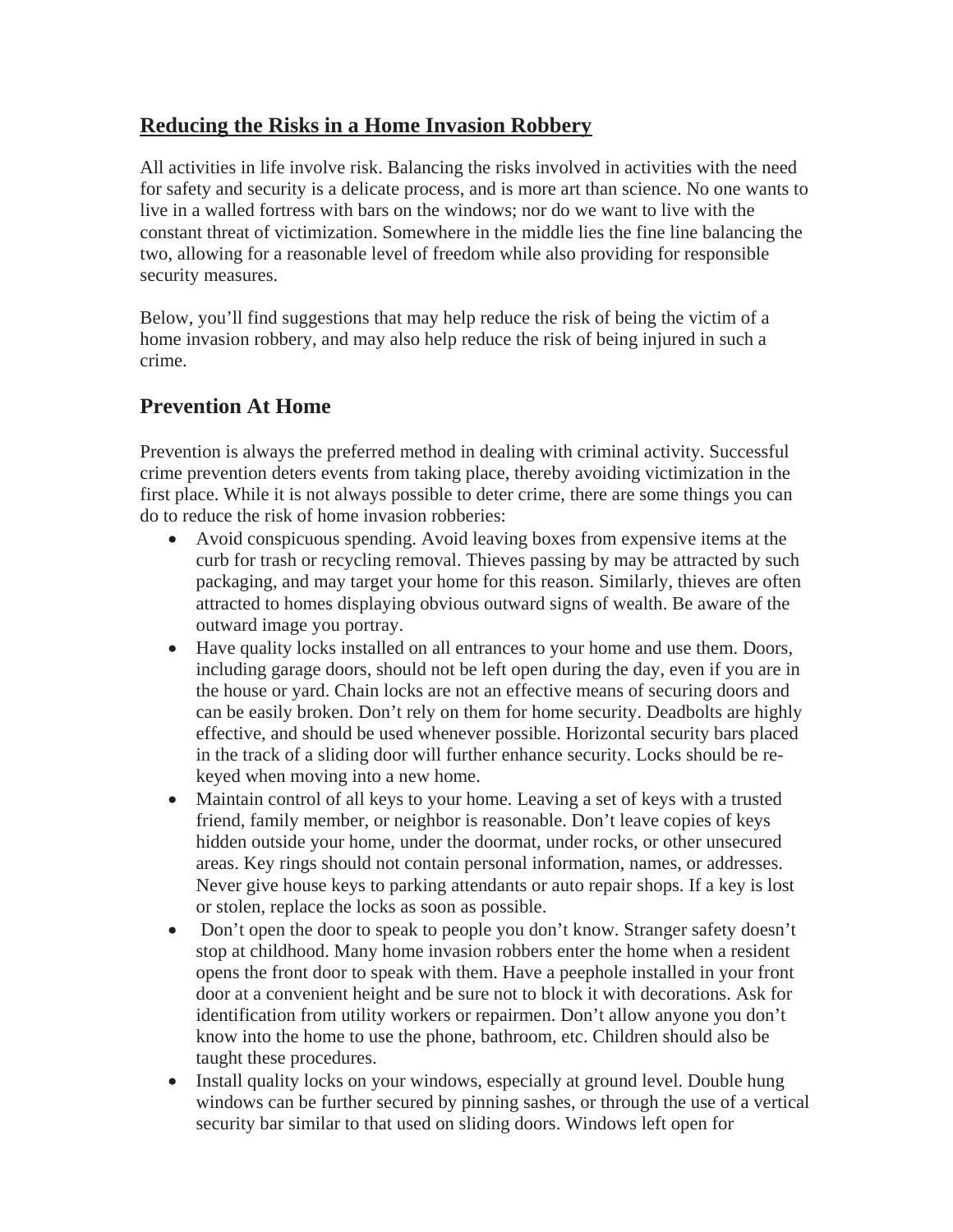ventilation should be secured so that they can't be opened enough to allow entry to the home.

- Avoid putting your name on the mailbox or house, in the telephone directory, or on your answering machine. Criminals may use your name to gain your trust.
- Don't leave your schedule on an answering machine, or indicate when you will or won't be home to people you don't know. Don't provide personal information over the phone. Never reveal to a caller that you are home alone. Don't give your phone numbers to "wrong callers"; ask what number they're dialing, instead.
- Mount lights near each entrance to your home, and use timers, light sensors, or motion sensors to activate lights automatically. Lights should be mounted high enough to deter tampering. If you notice your lights activate at night, don't leave the home to investigate.
- Keep lights inside the home on timers to create the sense that someone's home. Radios or televisions can be used for the same purpose. Blinds and curtains should be closed at night.
- Remove or reduce foliage near doors, windows, and walkways. They may provide possible areas of concealment. Shrubs should be trimmed to below 3' in height, and tree branches should be trimmed to at least 7' from the ground.
- Consider creating a safe room within the house with solid doors, secure locks, and contact with the outside world. Many use the master bedroom for this purpose.
- Engrave your driver's license on all valuable property. Keep written and photographic records of valuables such as jewelry or antiques. Keep these records in a secure location. Don't leave valuables in easily targeted locations such as visible jewelry boxes, dresser drawers, or nightstands.
- Be alert to your surroundings. If a situation causes you alarm, listen to your instincts and get away. Have your door key in hand when approaching your entryway. If you are driven home, ask the driver to wait until you are safely inside. Never go into your home if anything seems unusual, such as an open door or broken window. Leave immediately and call the police.
- Join or form a Neighborhood Watch group through your local police department. Neighborhood Watch is an agreement between residents in a specific geographic area to watch out for each other's homes and safety, and to report any suspicious activities to the police department.

## **Procedures During a Robbery**

By following certain guidelines, you can greatly increase your chances of surviving an encounter with a home invasion robber with minimal or no physical injury. Below are several suggestions for procedures you should be familiar with. These procedures will help reduce your risk of injury in many other types of violent encounters as well:

- Don't resist a robber. It's not worth risking your life for money or possessions. You can always buy more possessions, but you can't always survive the physical damage inflicted on your body.
- Avoid surprising the robber. A suspicious move may trigger a violent reaction, endangering your safety.